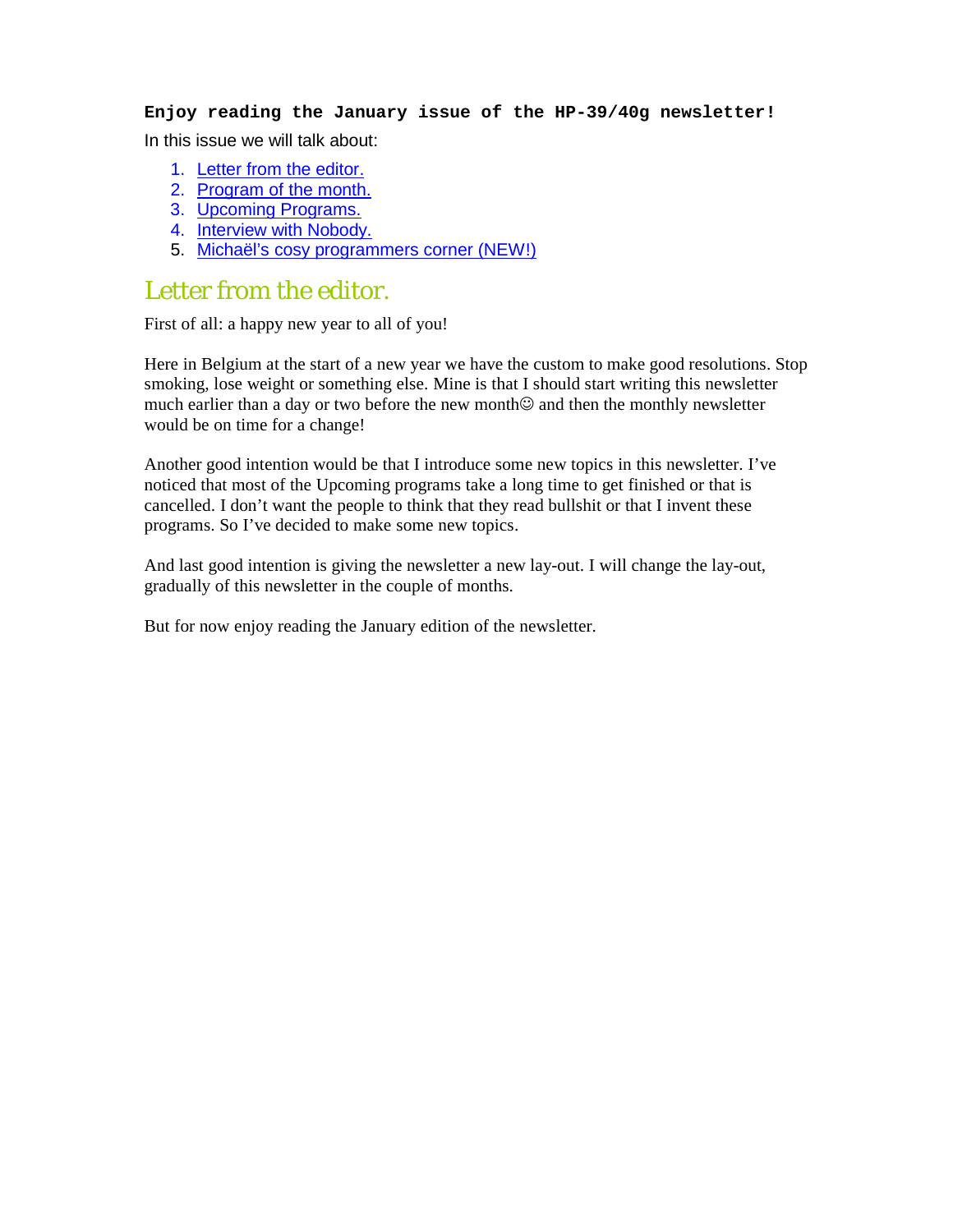# Program of the month.



This month the 'program of the month' is a 3D graphing utility. Yet though one that is in HPbasic. So it's rather slow.  $5 - 6$  minutes for a 3D graph is not exactly what you are calling fast. But because it actually works and does what it is supposed to do without too much rubbish (I'm not very keen on seeing messages/logos and etc. that hasn't anything to do with the math program itself). Only drawback is that it's in French. Though it is very easy to make the connection to the English equivalent words. The program itself is very easy to operate. Put your desired function in  $F1(X)$  and run the program. You can either choose between AUTO or between MANUAL. When choosing for AUTO the program does it all by itself and with the other option you have to answer some questions. After that the 3D graph gets plotted and the result is stored in grob G0. As for a conclusion: for everybody who needs a 3D graphing program. This is the best one available for the moment for the HP-39 $(+)/40$ g.

#### Specs:

*System*: HP 39(+)/40g. *Author*: Hydreprod *Download where*: http://perso.wanadoo.fr/ring.avalon/hydreprod/Real3D.zip *Site of the maker (French):* http://www.hydreprod.fr.st

#### Upcoming programs.

A big Rumour with a capital R. Some people say that HP-Poska is trying to convert EQVLIB16 (or whatever it's called). I say don't count on it.

"Family None" on the comp.sys.48 group: "I am working on a diss/assembler for Aplets/Eleasons for the calculators". Yes, he was talking about the HP-38/39g. Let's hope he succeeds ☺.

Mackenzie's current project is a HP-Basic to Sys-RPL converter. A very interesting project if you ask me! Let's hope he succeeds too! An other project from him is a 'Visual Basic' style of development environment for the 39G, where little or no coding is required to make apps and games.

U-Lib from NODA once listed first in most wanted programs (see July issue 2003) is cancelled<sup>®</sup>. However he will release his commented sources someday... Whenever that may be (he's not exactly fast) I will translate them to English.

Because I didn't program in a while, I decided to make a black jack game to refresh my memory.

I'm also making an empty aplet (like JYA or NODA) but with the views enabled. WOW, now that I look back to all my projects that I still have to finish. I'm sure to have work till 2010  $\odot$ .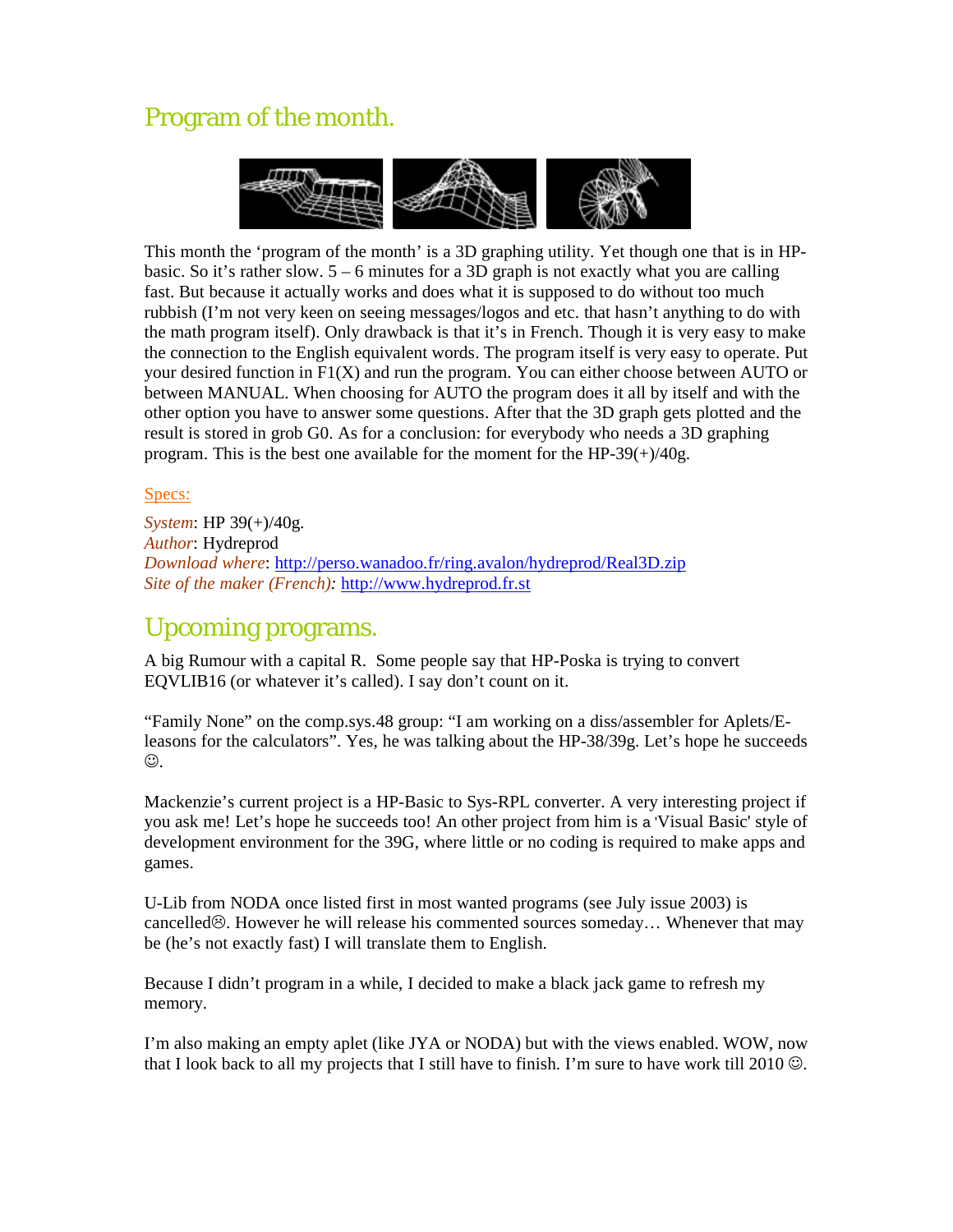## Interview with nobody.

No interview this month  $\otimes$ . Only some corrections to the last one with Lillian Pigallio. He had given some links to websites which I forgot to add. To be complete I will give them to you now:

www.essi.fr www.supralog.com www.amadeus.net http://www.beyond.fr/villages/tourrettesloup.html http://www.lexpress.fr/Express/Info/Societe/Dossier/village/dossier.asp?ida=342807 http://mo6.free.fr/author3.html (emulator)

However I think that most of these links are in French so probably 80% of the readers of this newsletter will not understand (much) what's on these sites.

Next month again an interview.

### Michaël's cosy programmers' corner.

What's this? A new topic? Yes it is! Like I told before I noticed that most of the upcoming programs get cancelled or take a long time to get finished. I don't blame people for that. Programming calculators is not the only thing in the world. But with this topic I want people to urge to program their calculators. I will explain how do certain things in HP-Basic and in Sys-RPL. E.g.: this month I will explain how to do a fast getkey in Sys-RPL. I recommend though that you have read my sys-rpl tutorials (which BTW are recently updated). The link is: http://www.hpcalc.org/hp39/docs/sysrpllessons.zip. Things will be little bit less detailed explained as in my Sys-RPL lessons. But someone with a little bit perseverance should be OK!

Anyway Let's start:

Make an aplet with the name 'Getkey' and the same file name in WSR 1.1b. In the editing window, scroll down till the beginning of the program and delete the usual lines. First make two variables called XPix and YPix. Store BINT10 in each of them. Clear the screen and set a pixel with XPix and YPix as coordinates. Now we are going to make a loop. Why? You might ask. A good question! Because GETTOUCH unlike WaitForKey doesn't wait till a key is pressed. WaitForKey? Yes, that is a slower getkey in Sys-RPL, but till now we only used it only for a 'pause' in our program. So let's make a loop: first write BEGIN. And under that write UNTIL. Under BEGIN we are going to say to the compiler when there is no key pressed that he has to put ZERO on the stack. Why we have to do that? Because every key has a certain number. Look in Head.39 for those keys and their numbers.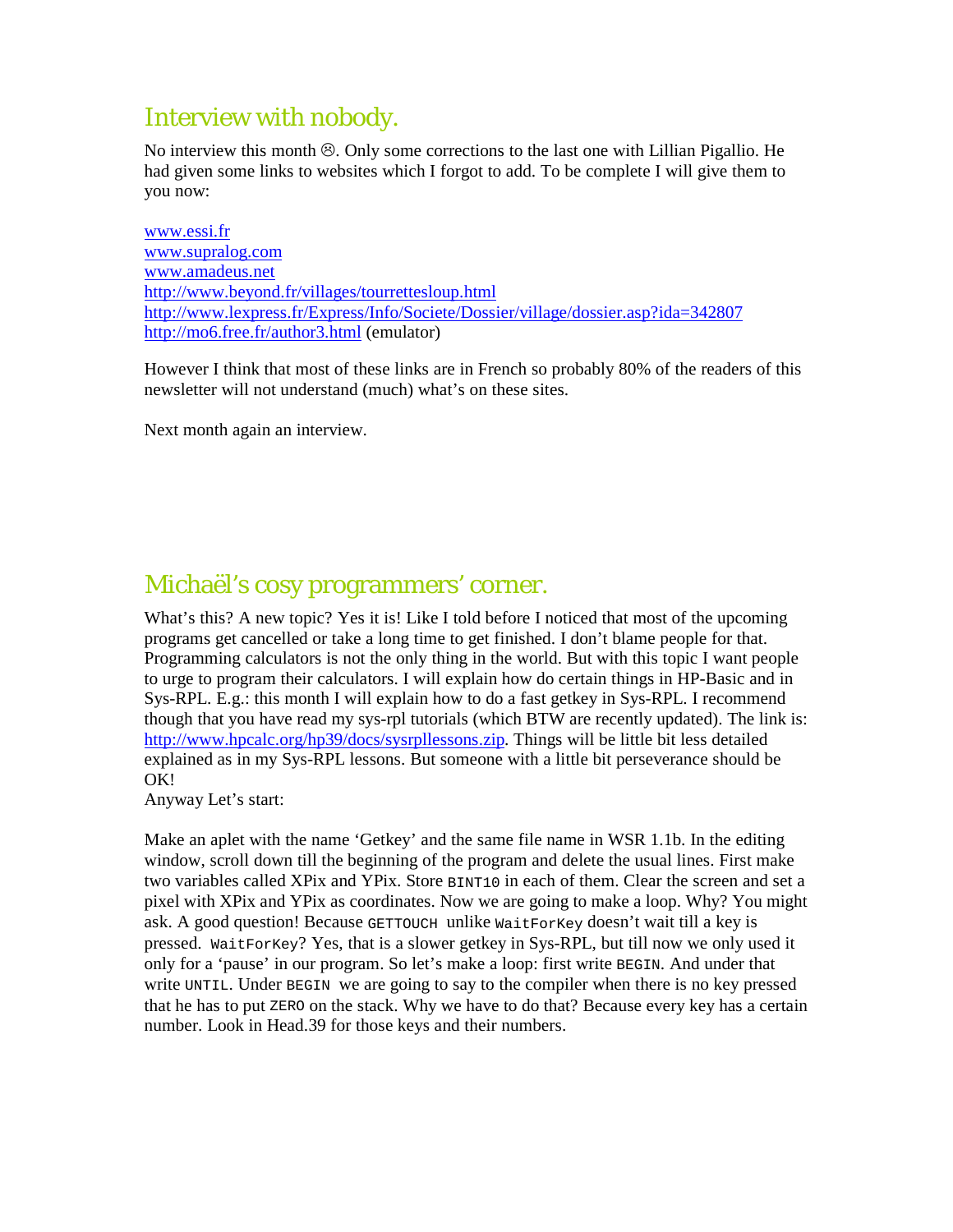E.g.: DEFINE kcSoftKey3 THREE. If there is already number on the stack and it the same as one of the number of the key you want to check for then you get a weird situation. So under BEGIN write GETTOUCH NOT IT ZERO. Your code should like this:

```
HARDBUFF ZEROZERO BINT_131d SIXTYFOUR GROB!ZERODRP 
BINT10 DUP XPix! YPix! 
XPix@ YPix@ PIXON 
BEGIN
GETTOUCH NOT IT ZERO 
UNTIL
```
Let's say we want to quite the program when the key DEL is pushed. In head.39 we see that DEL is equal to kcDel. Above UNTIL we write kcDel REPKEY?. The REPKEY? says that when the key is pushed it has to repeat the code. Nothing prevents you from using BINT21 instead of kcDel (because kcDel is defined in head.39 as BINT21) Now let's move the Pixel with the Right Arrow. the code for the Right Arrow is indeed kcRightArrow. So when kcRightArrow is pushed we have to set the pixel off, update the coordinates, and turn the pixel back on. Write under GETTOUCH NOT IT ZERO kcRightArrow REPKEY? . Beneath that do an IF THEN test. Your code should be like this:

```
BEGIN 
GETTOUCH NOT IT ZERO 
kcRightArrow REPKEY? 
IT 
:: 
; 
kcDel REPKEY? 
UNTIL
```
Now turn the pixel off, add one to the variable XPix and set the pixel back on. Here is the final code:

#### **BEGIN**

ſ

ſ

```
GETTOUCH NOT IT ZERO 
kcRightArrow REPKEY? 
IT 
:: 
XPix@ YPix@ PIXOFF 
XPix@ #1+ XPix! 
XPix@ YPix@ PIXON 
; 
kcDel REPKEY? 
UNTIL 
Entry
```